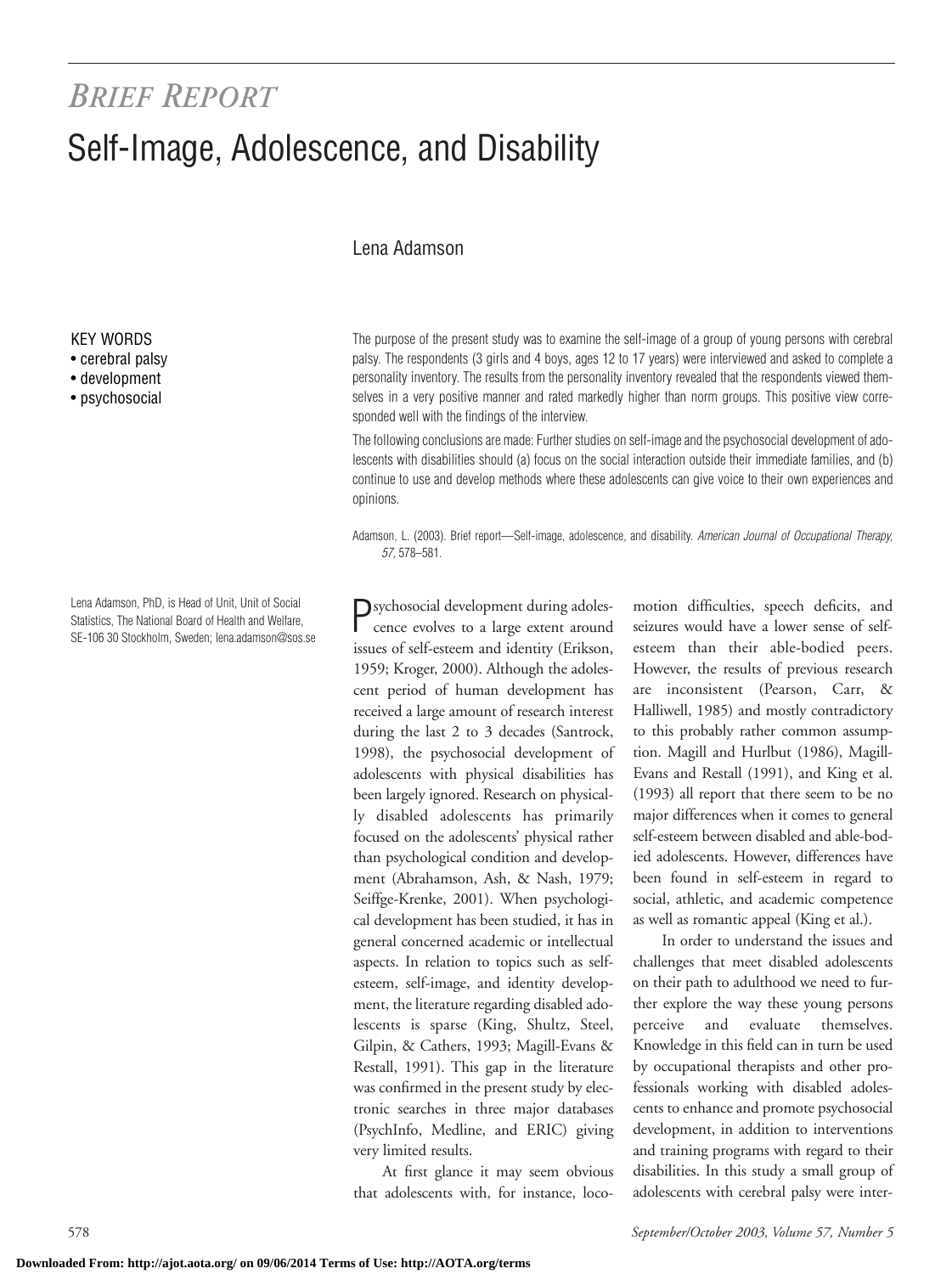viewed and also asked to fill in a personality inventory. The study is an exploratory pilot study and took place within an occupational therapy study on intensive mobility training methods for children and adolescents with cerebral palsy.

## Methods

#### *Participants*

Seven young persons with cerebral palsy (12–17 years; 3 girls and 4 boys) participated in the study. All but one (girl #3, 17 years) were born and raised in Sweden with Swedish as their first language. Girl #3 came to Sweden together with her family as a refugee at the age of 10.

The participants took part in an evaluation study of methods for mobility training for children and adolescents with cerebral palsy. They were recruited from two occupational therapy centers in the south of Sweden. Criteria for inclusion in the study reported here were age (12 years and above) and the ability to shape sentences of at least three to four words. Parents and respondents were given information about the study in a letter and then individually telephoned and asked to participate. All persons asked agreed to participate. The study was approved of by a human subjects committee.

#### *Materials and Procedure*

Personality Inventory. "I think I am" (Ouvinen-Birgerstam, 1999) is a personality inventory aimed at children or adolescents and based on three central aspects of the self-image: physical characteristics, psychological characteristics, and relations to others. The questionnaire exists in two versions, one for 7–9-year-olds (L version, 32 items) and one for 10–16-year-olds (MH version, 72 items). Items are scored on a 4 point scale from "Not at all like me" (-2) to "Very much like me" (+2). The results of the inventory are reported as one overall scale and five subscales (physical characteristics, skills and talents, psychological wellbeing, relationships with family, and relationships with others). High positive values indicate a positive self-image; high negative values indicate a negative self-image.

Both versions were used in the present study due to the participants' varying cognitive abilities, measured by psychologists prior to this study using the WISC test (Wechsler, 1991). Five respondents were judged as typically developing or as having mild mental retardation; data on cognitive abilities were not obtainable for two of the respondents. The respondents themselves were asked to judge themselves which version of the personality inventory was most suitable to their reading abilities. All girls chose the MH scale and all boys chose the L scale. The respondents were asked to fill in the inventory after the interview. They were given a stamped envelope with the address of the research team and asked to post their answer as soon as possible.

The "I think I am" inventory is thoroughly tested on Swedish typically developing populations. Reliability (split-half) for the MH version ranges from .91 to .93, and for the L version .82 to. 85. Construct validity have also proved to be high in four separate studies comparing the results with interviews and behavior observations by psychologists, absence from school, sociograms, and adjective lists (Ouvinen-Birgerstam, 1999).

Interviews. The interviews were semistructured, performed by the same person (a counselor with long experience of interviews and conversations with adolescents) over a period of four months, and took place either at school or in the respondents' own homes. The interviews contained two parts: the first concerned the respondents' experiences of the particular training program they took part in; the second focused on their self-images. In this article the results from the second part of the interviews are reported along with the results from the personality inventory. The interviews were conducted in the form of conversations where the purpose was to gain understanding of the respondents' own ways of thinking. An interview guide (rather than a structured interview questionnaire) was used with the following three questions: Q1. Please tell me about yourself. Q2. How do you think your mother or father would describe you? Q3. What do you find important in your life right now, what do you often find yourself thinking about? (Adamson, Hartman, & Lyxell, 1999). These questions were asked in the same order in all interviews but with probes

that were formed in relation to the participant's answers. In other words, the interviewer mainly followed the path laid by the interviewee, aiming towards being "the interested listener" (Holme & Solvang, 1991).

The interviews were audiotaped and later transcribed verbatim by a professional transcriber. Pauses, repetitions, laughter, etc. were included in order to capture the emotional tone of the conversation (Kvale, 1996). However, the analysis is focused on the content, that is, on *what* the respondents talked about rather than *how* they spoke about this.

In the verbatim quotations below, the following symbols have been used: three dots ("...") indicate a short pause and italics are used to illustrate when the respondent emphasized something strongly.

## **Results**

### *Personality Inventory: "I Think I Am"*

The results of the personality inventory overall scale are presented both as raw scores and transformed (with aid of the tables in the manual of the inventory) into stanines<sup>1</sup> in Table 1.

All respondents except one (girl #2, 14 years) scored higher than stanine 5. That is, the majority of the group demonstrated a positive overall self-image.

The results of the subscales are presented in raw scores in Table 1 (stanine values for the norm groups are not available on the subscales). Here we find that the majority of the respondents score equal or higher

<sup>1</sup>Standardized scores are units of measurement that allow the results from different tests to be compared by converting their raw scores to a common scale (Hays, 1994). The "I think I am" inventory uses stanine transformations (short for standard nine). It is used to transform distributions of raw scores to a normal distribution with a mean of 5 and a standard deviation of 2. The scale has nine values or stanines: 1, 2, 3, 4, 5, 6, 7, 8, and 9. Each stanine contains a certain percentage of the whole distribution: stanines 1 and 9 contain 4 %, respectively, stanines 2 and 8 contain 7%, respectively, stanines 3 and 6 contain 17%, respectively, and stanine 5 finally, contains 20% of the whole distribution (Ouvinen-Birgerstam, 1999; Vogt, 1999).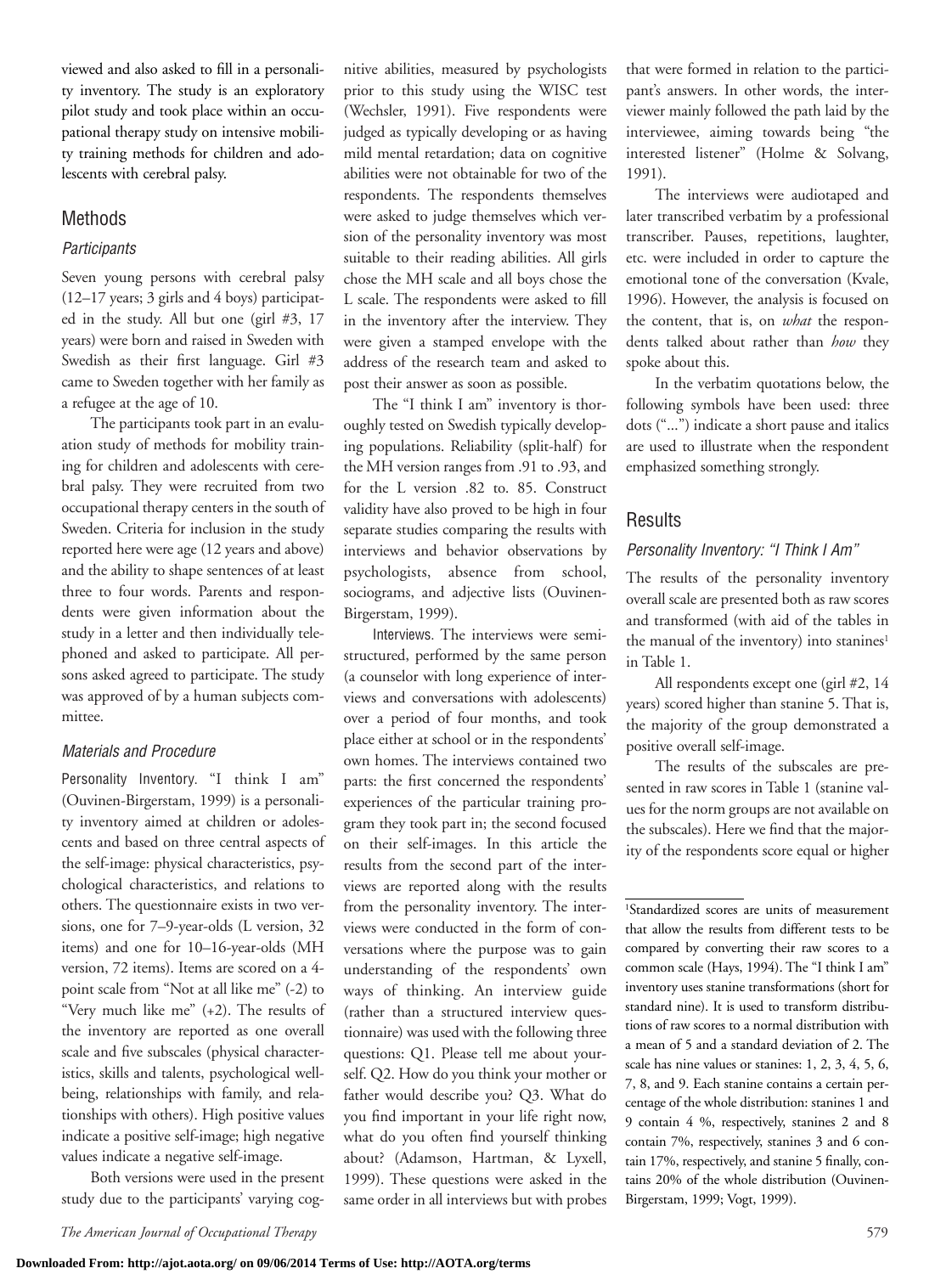**Table 1. Raw Scores and Stanine Values on the Overall Scale and Raw Scores and Norm Values on the Subscales of "I Think I Am"**

| Participant |        |         | Overall Scale  |           |                | <b>Subscales</b> |          |             |           |            |
|-------------|--------|---------|----------------|-----------|----------------|------------------|----------|-------------|-----------|------------|
|             | Age    | Version | Max-Min. value | Raw score | <b>Stanine</b> | (Norm)           | 2 (Norm) | 3 (Norm)    | 4 (Norm)  | 5 (Norm)   |
| Girl 1      | 15 yrs | MH      | $+144/-144$    | 86        | b              | (12)<br>19       | (8)      | (14)<br>25  | 17<br>15  | (14)<br>22 |
| Girl 2      | 14 yrs | MH      | $+144/-144$    | ხ         |                | (12)<br>4        | (8)<br>4 | (14)<br>- 1 | '17<br>10 | $-12(14)$  |
| Girl 3      | 17 vrs | MH      | $+144/-144$    | 90        |                | 18<br>(11)       | (7)      | (13)<br>22  | 20<br>17  | (13)<br>19 |
| Boy 1       | 16 yrs |         | $+32/-32$      | 24        | b              | (3)<br>6         | (1)      | (4)<br>8    | (4)<br>4  | 6<br>(4)   |
| Boy 2       | 12 yrs |         | $+32/-32$      | 23        | 6              | (3)<br>4         | (1)      | (4)<br>8    | (4)<br>6  | (4)<br>4   |
| Boy 3       | 17 yrs |         | $+32/-32$      | 28        | 8              | (3)<br>6         | (1)      | (4)         | (4)       | (4)<br>4   |
| Boy 4       | 15 yrs |         | $+32/-32$      | 26        |                | (3)<br>6         | (1)<br>b | (4)<br>6    | (4)       | (4)<br>6   |

than the norm groups on all subscales except the one related to skills and talents.

In sum, the results show that with the exception of girl #2 (14 years), the respondents had a more positive view of themselves than able-bodied adolescents in general have.

#### *Interviews*

The answers to the first question, "Please tell me about yourself," corresponded well with the results from the personality inventory; the respondents' descriptions of themselves contained mostly positive evaluations. Throughout the interviews the girls were more talkative than the boys: girl #1, 15 years, said: "I am happy...and positive...naughty...and very easy to talk to." Girl #2, 14 years, said: "I don't know ... but everyone says that I am nice most of the time, thoughtful...sometimes I am pretty bad." Girl #3, 17 years, said: "I am very shy...uncertain of myself...I like music, I like writing letters and when I start talking I never finish!" Boy #1, 16 years, said: "I am a nice person." Boy #2, 12 years, said: "Difficult question...nice...I like playing games...I can't keep quiet!" Boy #3, 17 years, said: "Well...it varies...I am a happy person, sometimes I am angry but most of the time I am happy!" And finally, boy #4, 15 years, said: "I am happy, most of the time I am a happy person." Most respondents also thought that their parents would say the same as what they had just answered themselves (the second interview question). Only one respondent (boy #3, 17 years) answered that he didn't know how his parents would describe him.

The third question, "What do you find important in your life right now, what do you often find yourself thinking about?" often elicited answers like "all sorts of things" or "nothing in particular." However,

answers that showed self-reflection in relation to one's disability, and the way other people treated them also occurred. Girl #1,15 years, said: "...I don't know what it would be like to be normal...but really, I *am* normal, and I think that this [the cerebral palsy] has actually *given* me a lot too. I don't think I would be the person I am if I hadn't had my disability...for instance, I have learnt that if you want something you also have to give something. It is difficult to explain...I first started to reflect on it [her disability] when I was 12, then I sort of forgot about it and then it came back to me now recently."

Girl #3, 17 years, talked about her experiences of how other people treat her and others with cerebral palsy: "...a lot of people are quite ignorant about disabled persons...if they knew *why* I can't talk properly...*why* I am alone...we do have brain damages, some of us can talk but many can't, and that makes it more difficult for us, they [other people] believe that we can't think, that we are totally *damaged*...but we are *different*...and we can think and we can do things...it is just a bit more difficult and it takes longer time. It is difficult to be with other adolescents, they use the word "cerebral palsy" as abuse. They really don't know what all this *means* to me." This problem was also mentioned a few times in the interview with boy #3, 17 years: "...they say silly things to me...call me 'cerebral palsy kid'...I get really annoyed...I was born like this, I don't know why they have to *say* things like that, they don't understand!" This boy's tone of voice in the interview very clearly indicated a strong frustration with how other people treated him.

Another topic that came up in some of the interviews was the respondents' lack of friends. Girl #1, 15 years, said that she had no one of her own age to "really talk to,"

High positive values = positive self-image  $\qquad \qquad$  Subscale 2: Skills and talents  $\qquad \qquad$  Subscale 4: Relationships with the family  $\qquad$  Subscale 5: Relationships with others  $\qquad \qquad$  Subscale 5: Relationships with othe Subscale 5: Relationships with others

> but once a month she used to go off to specially arranged weekend activities for adolescents with cerebral palsy. This was in fact one of her great joys in life and something she always looked forward to. However, it turned out that it was not the other adolescents she looked forward to being with but rather the staff: "They [the other adolescents] are very mentally disabled so it is very difficult to talk to them, it is the staff I really enjoy meeting!" Girl #3, 17 years, expressed sadness not to have a best friend and the other respondents who did mention their contacts with other young persons mainly referred to siblings or cousins. One exception was girl #2, 14 years, who spoke about friends and a former boyfriend.

> In summary, the interviews show that the respondents in general had a positive view of themselves, which they also believed their parents had. The limited answers to the third question showed that questions about normality, about their disability, and how other people treat and respond to them were important themes to these young persons. Some of the respondents also commented and complained about not having many people of their own age to be with and to talk with.

## **Discussion**

Previous research findings have shown contradictory results in the area of self-evaluations of adolescents with disabilities (Pearson et al., 1985). The results of this study showed that the respondents reported a markedly more positive self-image than the norm group. Many theories of self and identity (Erikson, 1959; Kroger, 2000; Mead, 1934; Shotter & Gergen, 1989) assume that development occurs through interaction with others. Considering the negative attitudes towards disabled individ-

580 *September/October 2003, Volume 57, Number 5*